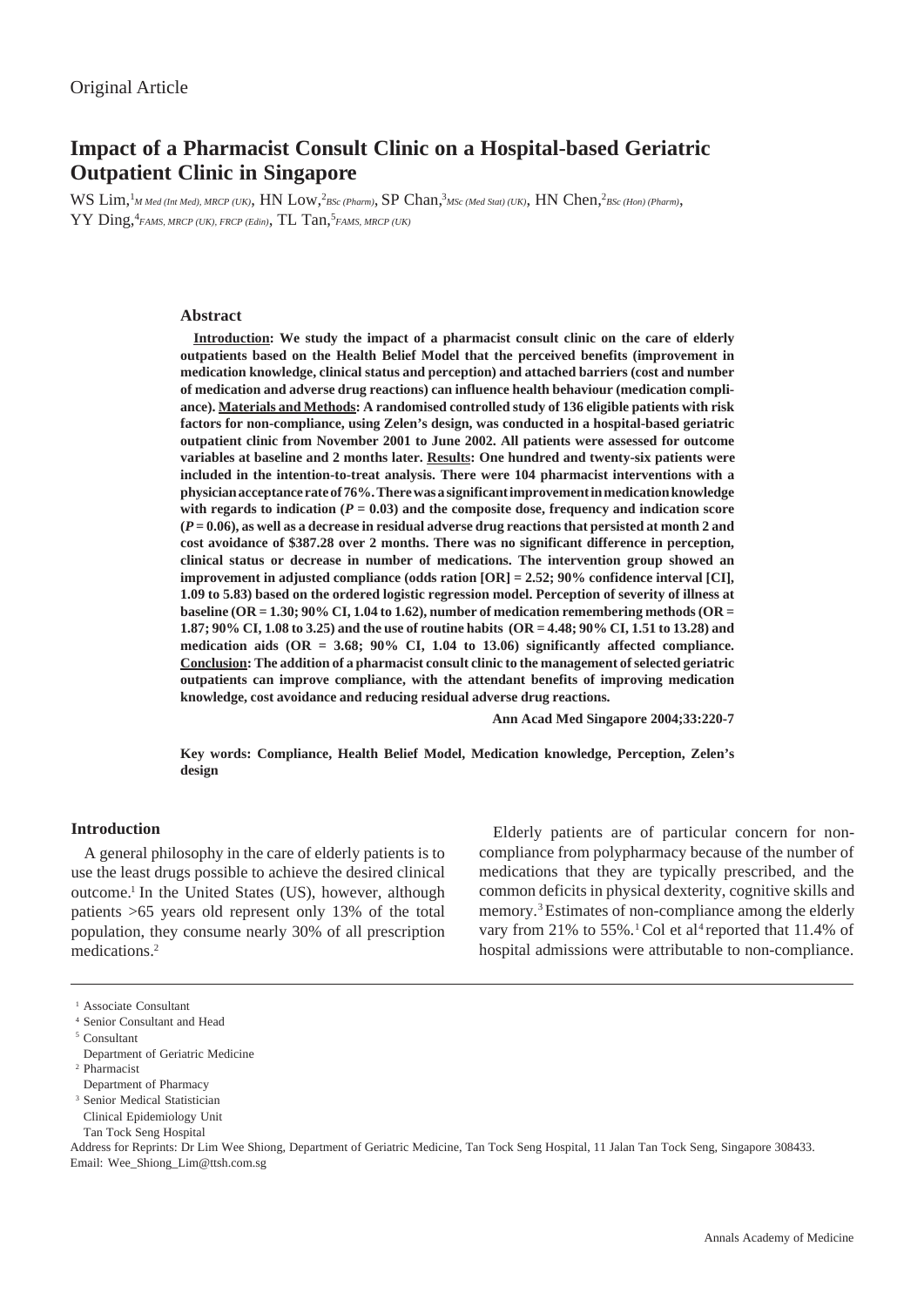There are no published local studies and only a few Asian studies have examined the issue of poor medication compliance in the elderly.<sup>5-8</sup>

The pharmacist is in an ideal position to assist with medication-related problems. The positive impact of a pharmacist service on outcomes for specific diseases has been demonstrated, such as hypertension, heart failure and anticoagulation therapy.9 Several overseas trials in the  $US<sup>10-12</sup>$  have also demonstrated the benefit of a pharmacist as a "physician enhancer", working in collaboration with the treating physician in the outpatient care of elderly patients with multiple medical problems. These included a reduction in the number and costs of medications, fewer adverse drug reactions (ADRs), variable outcomes on knowledge and compliance, and a reduction in inappropriate prescribing without adversely affecting health-related quality of life.<sup>10-12</sup>

This study aimed to evaluate the impact of a pharmacist consult clinic on health-related outcomes of elderly outpatients in a local setting. A literature search was conducted to identify high-risk groups who would benefit most from such intervention. The outcomes studied were linked by a proposed behavioural model (Fig. 1). In line with the Health Belief Model,<sup>13</sup> we postulate that pharmacist intervention can positively impact on medication compliance (the health behaviour under study) by decreasing the attached barriers (cost and number of medications and ADRs) and increasing the perceived benefits of the health action (via improvement in medication knowledge, clinical status and perception).



Fig. 1. Outcome variables linked in proposed behavioural model.

## **Materials and Methods**

### *Study Design and Setting*

This prospective randomised controlled trial was conducted in the geriatric medicine outpatient clinic in Tan Tock Seng Hospital from November 2001 to June 2002. Six general clinics ran by geriatricians were designated for the study. Approval was obtained from the hospital ethics committee.

Patients were identified from medical records a day before the scheduled physician clinic visits. They were eligible for the study if they required drug therapy monitoring, had evidence of polypharmacy (operationally defined as taking >3 regularly scheduled medications or >9 doses per day), had documentation of non-compliance, self-administered drugs that require psychomotor skill and co-ordination, were on nasogastric tube feeding, had  $>1$ doctor managing care or were hospitalised within the last 6 months. Patients were excluded if they were stable on follow-up (defined as repeat prescription for  $\geq$ 3 times, each with an interval of at least 2 months), had cognitive impairment but no caregiver to participate in the intervention, had life expectancy of <6 months or if their medications were supervised by other healthcare personnel (including nursing home residents).

All eligible patients were randomly assigned into intervention or control groups using computer-generated numbers and in blocks of 2. As the intervention (and, hence, treatment allocation) cannot be blinded, randomisation was carried out before consent following Zelen's design,<sup>14</sup> as compared to the conventional design of consentrandomisation. This is to minimise the Hawthorne effect in the control group and to reduce disappointment bias, which can significantly affect endpoints such as knowledge, compliance and perception. Consent for interview at month 0 and 2 was obtained by the interviewer (SB or KBK) from all patients, whereas consent for intervention was obtained by the pharmacist (CHN or SL) only from the intervention group participants.

Eligible patients who refused the baseline interview, were deceased or hospitalised at the time of the baseline interview were not enrolled. Enrolled patients and their caregivers were interviewed, prior to the physician consultation, using a structured questionnaire by an independent investigator blinded to the randomisation at the index visit and 2 months later. Those in the intervention arm were then directed by the clinic assistant to the pharmacist consult clinic after the usual physician consultation.

### *Intervention*

The pharmacist consultation was provided by a pharmacist with experience in outpatient care. The duration of each session ranged from 10 to 30 minutes. Each patient was evaluated for medication-related problems by reviewing the medical records, the medication list and by interviewing the patient and caregiver. A medication list review per se was inadequate, as up to 73% of interventions in 1 study<sup>15</sup> required a patient interview to identify the problem. The primary aims were to minimise therapeutic duplications, simplify the regimen, improve the effectiveness of the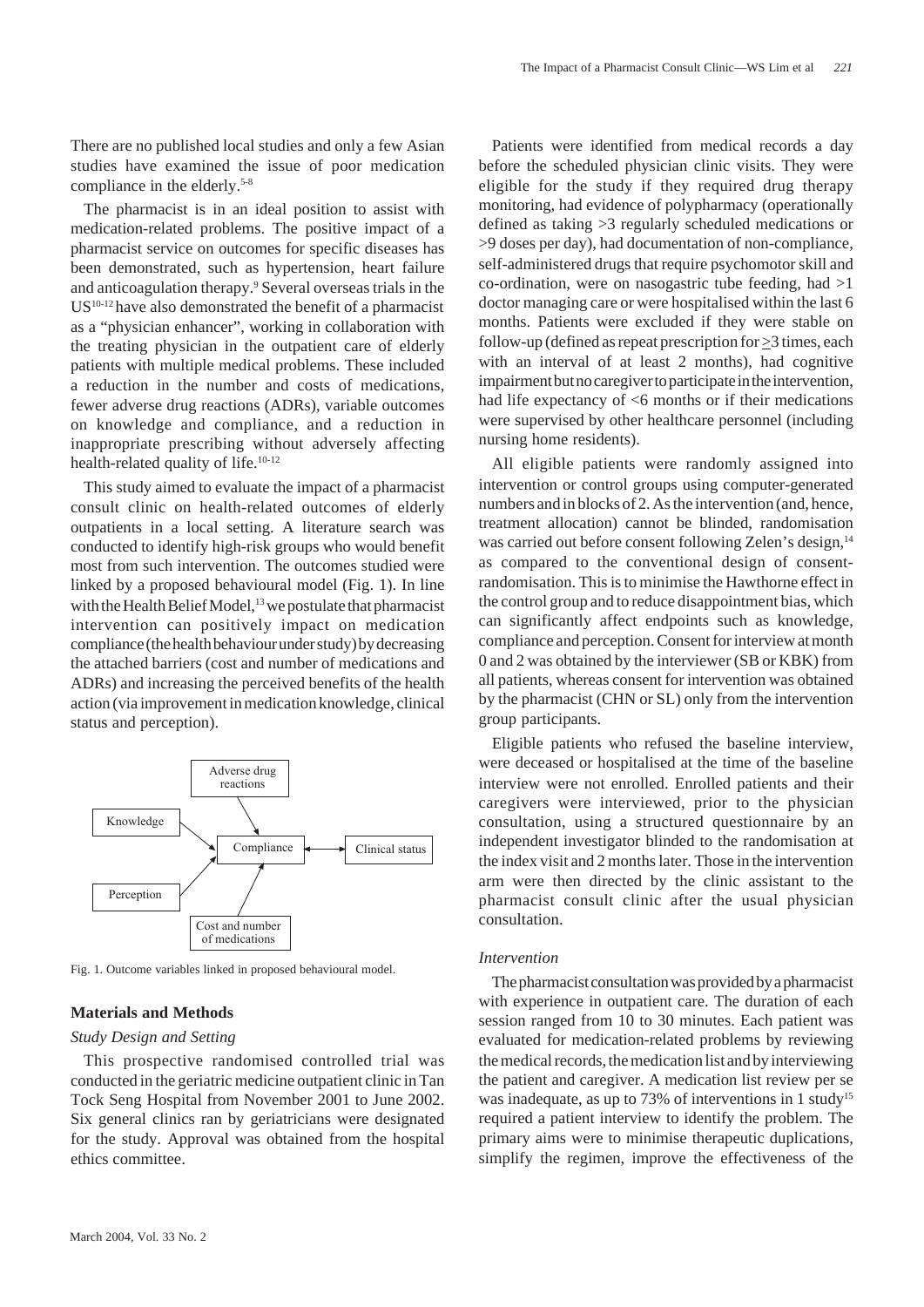regimen and decrease ADRs. A secondary goal was to decrease cost, if this could be accomplished, without adversely affecting the previous goals. The relevant recommendations were then discussed with the patient's primary physician and only those accepted were implemented. In addition, the pharmacist provided counselling on medication knowledge and proper administration (such as inhaler technique and insulin administration) and addressed issues related to disease management, such as ADRs, diet and use of non-prescription medications. Patients identified to be non-compliant were given specific counselling and, where appropriate, noncompliance strategies such as pill boxes, administration tables and labels.

## *Outcome Measures*

The pre-specified primary outcomes were medication knowledge, patient's perception, residual ADRs at month 2, cost avoidance, difference in number of medications and clinical status. The secondary outcome was medication compliance and factors affecting compliance. Medication remembering methods, the number of patient counselling points and interventions, and physician acceptance rate of pharmacist recommendation were also documented. There was training of the interviewers in order to establish standardisation of data collection.

Medication knowledge of dose, frequency and indication was assessed using the composite scores of percentage of correct DFI, dose and frequency (DF) and indication (I) (Table 1). Unlike previous studies that assessed healthrelated quality of life<sup>16</sup> (such as using the SF-36 questionnaire) or patient satisfaction with the pharmacist service,<sup>10,15</sup> our study examined patient perception instead, as this was felt to have a greater impact on health behaviour as proposed by the Health Belief Model. Perception was assessed by asking patients regarding their perception of severity of their illness, usefulness of treatment and appropriateness of the number of medications, using a

Table 1. Illustration of Calculation of Knowledge Composite Scores

| Drug           | Dose(D) | Frequency $(F)$ | Indication (I) |
|----------------|---------|-----------------|----------------|
|                | Correct | Correct         | Correct        |
| $\overline{2}$ | Correct | Correct         | Wrong          |
| 3              | Correct | Wrong           | Wrong          |
| $\overline{4}$ | Wrong   | Correct         | Wrong          |
| 5              | Correct | Correct         | Correct        |

In the above example of a patient on 5 medications,

• % correct DFI =  $2/5 \times 100 = 40\%$ 

• % correct DF =  $3/5 \times 100 = 60\%$ 

• % correct  $I = 2/5 \times 100 = 40\%$ 

where DFI: composite dose, frequency and indication score; DF: composite dose and frequency score

Likert scale from 1 to 10 (items 1 and 2a) and by categorised items (items 2b and 3) (see appendix 1).

ADRs were assessed at baseline and month 2 by asking patients if they experience any side effects or unwanted reactions with their medications. Patients who answered "yes" were asked to name the medication involved and to describe the problem that they experienced. Each ADRdrug pair was assessed by the primary physician to ascertain if the patient's symptoms were indeed actual adverse effects of the implicated medication. The reported ADRs at month 2 were also ascertained to see if these were new or residual complaints from baseline.

Cost avoidance was calculated from the accepted recommendations by deducting the cost incurred by pharmacist recommendations from the cost savings of avoided, discontinued or switched medications.12 The difference in mean number of medications between month 2 and 0 was compared. Clinical status was determined by asking the primary physician to give a global impression of the overall clinical condition of the patients at the end of the second month. Accordingly, the patients were classified as either improved, stable or worsened.

Compliance was assessed by asking if patients forgot to take the medication as directed. This approach was chosen since it replicates the method used in previous medication compliance studies in the elderly.10 Compliance was then categorised into 3 levels, based on the change in compliance from baseline (Table 2).

#### *Statistical Analysis*

Differences in knowledge, compliance and perception (items 1 and 2a) between the intervention and control groups were ascertained using analysis of covariance (ANOVA) models. Items 2b and 3 of perception involving ordinal data were analysed using the H-test.17 An ordered logistic regression model<sup>18-20</sup> was built to test how intervention, activities of daily living (ADL), recent hospitalisation, person supervising medication, medication remembering methods, baseline knowledge and baseline perception affected the level of compliance. The analysis was repeated using the same covariates, but with a breakdown of the medication remembering methods to determine how they affected compliance.

Table 2. Illustration of Derivation of Compliance Categories

| Month 0 compliance | Month 2 compliance | Summary         |
|--------------------|--------------------|-----------------|
|                    |                    | Least Compliant |
|                    |                    | Not Compliant   |
|                    |                    | Compliant       |

1: compliant; 2: non-compliant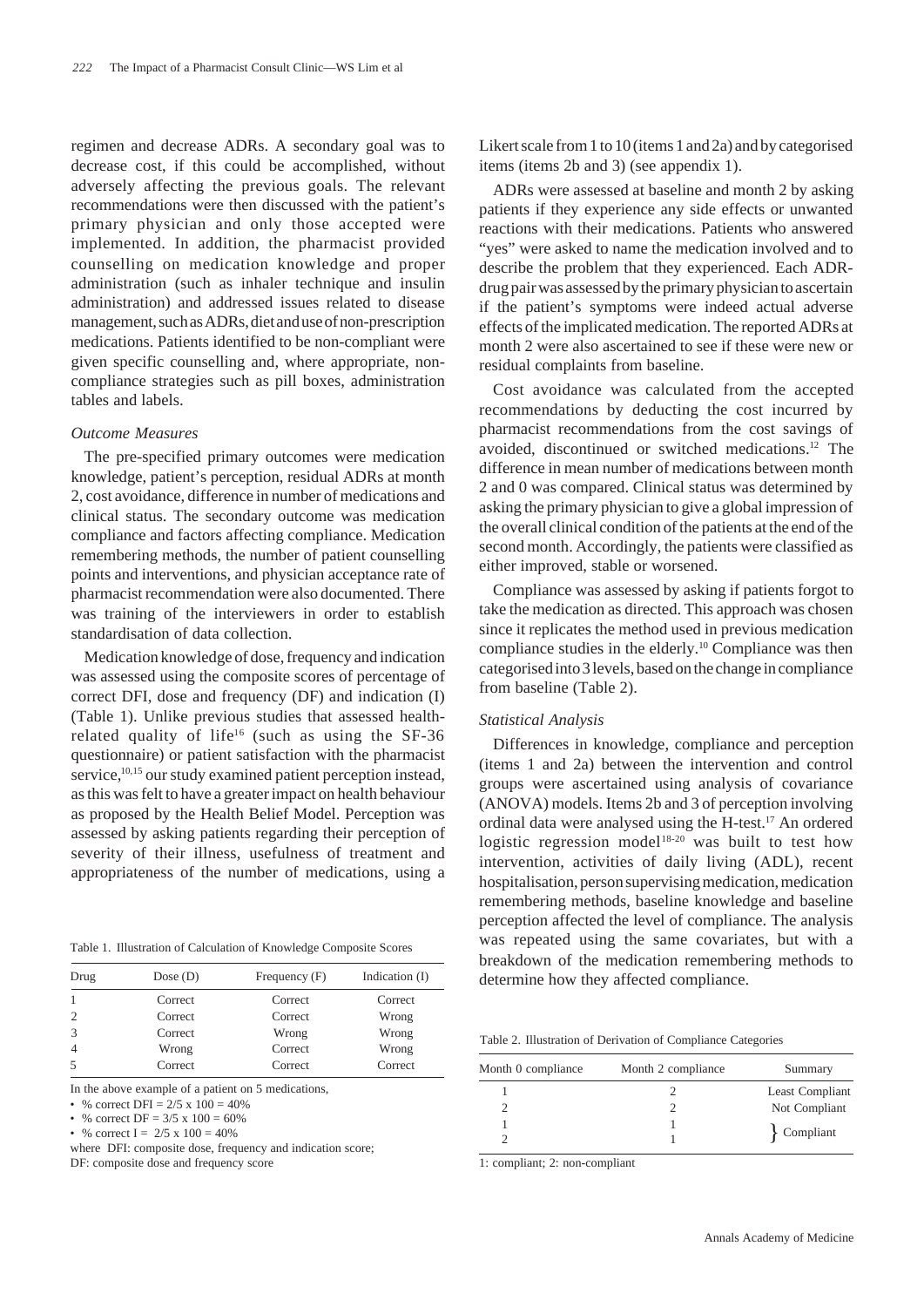Chi-square tests were performed to check for differences in categorical data between the intervention and control groups, while *t*-tests or Mann-Whitney *U* tests were used for continuous data, depending on whether the normality assumption was valid.

The data were entered into Excel and exported to Stata 6.0 for analyses. The level of significance was set at 10% a priori. An intention-to-treat approach was utilised and, thus, all enrolled patients were retained in the analysis.

Sample size and power calculations were carried out based on the results of a pilot study.<sup>21</sup> Sixty patients were required in each arm to achieve a power of 80% to detect a 10% difference between the 2 groups in the knowledge outcome of DFI.

### **Results**

Of the 136 eligible patients who were randomised, 10 were excluded because they refused baseline interview, were hospitalised or deceased at the time of the baseline interview (Fig. 2). Of the 126 patients enrolled, 13 patients in each arm did not complete the study due to hospitalisation, refusal of the second-month interview and loss from followup, yielding a dropout rate of 20.6%.

At baseline, there was no significant difference between the groups in terms of demographics, medication knowledge and compliance  $(P > 0.1)$  (Table 3). However, the intervention group was more likely to visit other doctors regularly  $(P = 0.08)$ . The most common, as well as number



Fig. 2. Study profile.

of, medication remembering methods were comparable between the 2 groups, although more patients in the intervention group relied on taking medications according to mealtimes ( $P = 0.06$ ). In addition, a greater percentage of control subjects were totally dependent in ADL,

Table 3. Baseline Characteristics of Enrolled Population

| Variable<br>Control group<br>Intervention    |                  |                  |
|----------------------------------------------|------------------|------------------|
|                                              | $(n = 62)$       | group $(n = 64)$ |
| Age (mean $\pm$ SD)                          | $80.5 \pm 8.1$   | $79.6 \pm 7.7$   |
| Female (%)                                   | 69.4             | 60.9             |
| Race $(\% )$                                 |                  |                  |
| Chinese                                      | 83.9             | 73.4             |
| Malay                                        | 6.5              | 6.3              |
| Indian                                       | 6.5              | 12.5             |
| Others                                       | 3.2              | 7.8              |
| Impaired cognition (%)                       | $21.0*$          | $20.3*$          |
| ADL status (%)                               |                  |                  |
| Independent                                  | 40.3             | 50.8             |
| Partially dependent                          | 30.6             | 30.2             |
| Totally dependent                            | 29.0*            | 19.0*            |
| Visits other doctors regularly (%)           | 17.7             | 31.3             |
| Hospitalised in last 6 months (%)            | 43.5             | 46.9             |
| Median baseline medications (range)          | $7(3-10)$        | $6(3-16)$        |
| Number of medication remembering methods (%) |                  |                  |
| $\overline{0}$                               | 3.2              | 6.3              |
| 1                                            | 43.5             | 48.4             |
| $\overline{2}$                               | 45.2             | 35.9             |
| $3 - 4$                                      | 8.1              | 9.4              |
| Type of medication remembering methods (%)   |                  |                  |
| Memory                                       | 46.8             | 32.8             |
| Routine habit                                | 30.6             | 32.8             |
| Reading labels                               | 33.9             | 28.1             |
| According to mealtimes                       | 6.5              | 17.2             |
| Memory aids                                  | 19.4             | 18.8             |
| Others                                       | 11.3             | 12.5             |
| Median baseline knowledge (range)            |                  |                  |
| DFI                                          | 72.7 (0-100)     | $65.1 (0-100)$   |
| DF                                           | 100.0 (33.3-100) | $100.0 (0-100)$  |
| I                                            | 80.0 (0-100)     | 76.4 (0-100)     |
| Baseline compliance (%)                      | 82.3             | 71.9             |
| Ensure medications are taken correctly (%)   |                  |                  |
| Self                                         | 19.7             | 30.6             |
| Self with supervision                        | 14.8             | 16.1             |
| Caregiver                                    | 65.6             | 53.2             |
| Caregiver relationship (%)                   |                  |                  |
| Family                                       | 53.2             | 69.0             |
| Maid                                         | 46.8             | 28.6             |
| Others                                       | $\overline{a}$   | 1.1              |

\* These patients required caregivers to ensure that their medications are taken correctly.

ADL: activities of daily living; DFI: dose, frequency and indication; DF: dose and frequency; I: indication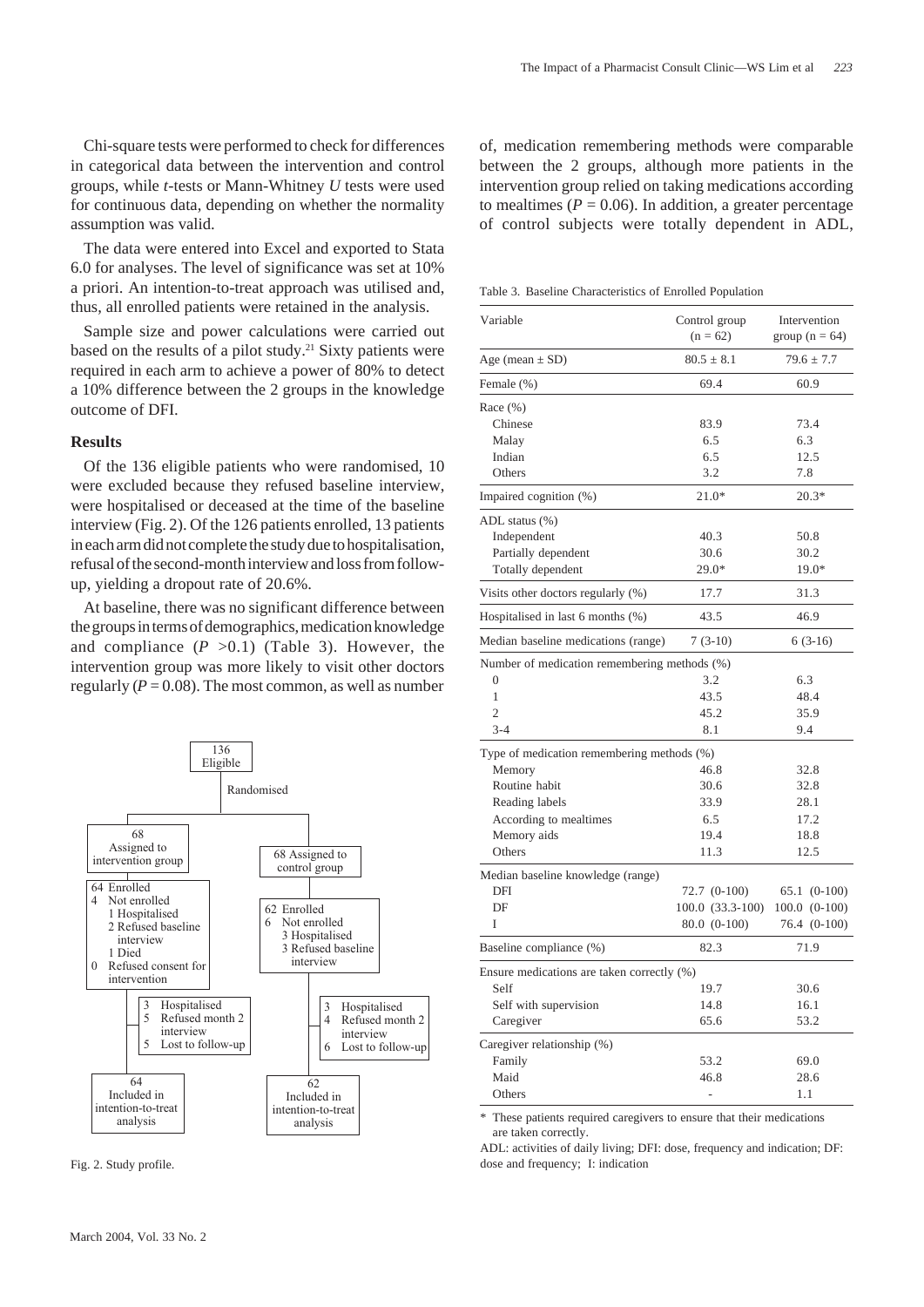corresponding to the greater proportion of caregivers ensuring correct medication consumption in the control group. The caregivers were mainly domestic helpers in the control group, compared with family members in the intervention group. This highlights the importance of correctly identifying the caregiver supervising medicationtaking as the key target for pharmacist intervention.

Altogether, there were 104 patient counselling points and 41 interventions (Table 4). The physician acceptance rate of the interventions was 76%. Physicians were more likely to accept recommendations with regards to discontinuing medication without indication (35.5% versus 10%), addition of indicated medication (12.9% versus 0%) and drug duplication (12.9% versus 0%), and were less likely to accept recommendations of cost considerations (3.2% vs 40%). There was cost avoidance of S\$387.28 over 2 months. The reduction in the mean number of medications was not statistically significant  $(P = 0.11)$ .

Using the ANOVA models, the intervention group demonstrated an improvement in medication knowledge compared to the control group. There was a statistically significant improvement in the composite DFI score  $(P = 0.06)$  and I score  $(P = 0.03)$ , but not the DF score  $(P = 0.4)$ . There was no difference in change in perception from baseline with regards to severity of illness ( $P = 0.8$ ),

Table 4. Summary of Pharmacist Interventions

| Variable                               | N <sub>O</sub> . | (% )  |
|----------------------------------------|------------------|-------|
| Pharmacist counselling $(n = 104)$     |                  |       |
| Use of medication                      | 51               | (49)  |
| Disease state                          | 23               | (22)  |
| Reported adverse drug reaction         | 14               | (14)  |
| Diet                                   | 9                | (9)   |
| Insulin administration                 | $\overline{2}$   | (2)   |
| Ryles tube                             | $\overline{2}$   | (2)   |
| Inhaler technique                      | 3                | (3)   |
| Non-compliance management ( $n = 36$ ) |                  |       |
| Counselling                            | 16               | (44)  |
| Pill box                               | 11               | (31)  |
| Administration table                   | 4                | (11)  |
| Label                                  | 5                | (14)  |
| Therapeutic intervention $(n = 41)$    |                  |       |
| Cost consideration                     | 1                | (20)  |
| Discontinue medication                 | 11               | (92)  |
| Addition of medication                 | 4                | (100) |
| Inappropriate dose/frequency/duration  | 7                | (70)  |
| Nasogastric tube substitution          | $\mathfrak{D}$   | (67)  |
| Duplication                            | 4                | (100) |
| Others                                 | $\overline{c}$   | (67)  |
| Total number (%)                       | 31               | (76)  |
| Cost savings from interventions        |                  |       |
| Cost savings                           | S\$427.91        |       |
| Cost incurred                          | S\$40.63         |       |
| Net cost savings                       | S\$387.28        |       |

usefulness of medications (ANOVA,  $P = 0.7$ ; H-test,  $P = 0.9$ ) and number of medications (H-test,  $P = 0.7$ ).

The intervention group had more reported ADRs at baseline and at the second month (Table 5). However, the residual ADR complaints decreased in the intervention group compared to the control group (30.7% vs 50%). Therefore, the higher incidence of reported ADRs in the second month in the intervention group was due to newly reported ADRs (9 vs 2). The seemingly better correlation of reported to actual ADRs in the intervention group (44.4% versus 0%) could be entirely due to chance, owing to the small numbers in the control group.

Although the overall clinical status was not statistically significant  $(P = 0.23)$ , there were more patients with improved clinical status in the intervention group at the second month (Table 6). However, this result should be interpreted judiciously as a greater proportion of the control subjects had poorer premorbid status at baseline.

The unadjusted compliance improved in the intervention group, although this was not statistically significant (odds ratio  $[OR] = 1.50$ ; 90% confidence interval  $[CI]$ , 0.73 to 3.08). The proportional-odds model in Table 7 showed that intervention significantly improved compliance  $(OR =$ 2.52; 90% CI, 1.09 to 5.83) after adjusting for ADL status, hospitalisation in the last 6 months, person ensuring medications, the number of medication remembering methods, baseline knowledge and baseline perception. As such, one may interpret that the odds of poorer compliance versus good compliance were 60% higher for patients in the control group. An increase in the number of medication remembering methods (OR = 1.87; 90% CI, 1.08 to 3.25) and perception of greater severity of illness ( $OR = 1.30$ ; 90% CI, 1.04 to 1.62) were significant predictors of good compliance. There was a trend towards increased

Table 5. Reported ADRs

|              | Month 0 |                     | Month 2                                                       |  |  |  |  |
|--------------|---------|---------------------|---------------------------------------------------------------|--|--|--|--|
| Group        |         | Total<br>(Residual) | Actual to total<br>ADR among<br>newly reported<br>ADRs $(\%)$ |  |  |  |  |
| Control      | 8       | 6(4)                | 0/2<br>(0)                                                    |  |  |  |  |
| Intervention | 13      | 13(4)               | (44)<br>4/9                                                   |  |  |  |  |

ADRs: adverse drug reactions

#### Table 6. Clinical Status at Month 2

| Group                 | Worsen | Stable | Improve |
|-----------------------|--------|--------|---------|
| Control $(\%)^*$      | 9.6    | 80.8   | 9.6     |
| Intervention $(\%)^*$ | 15.1   | 66.0   | 18.9    |

 $* P = 0.23$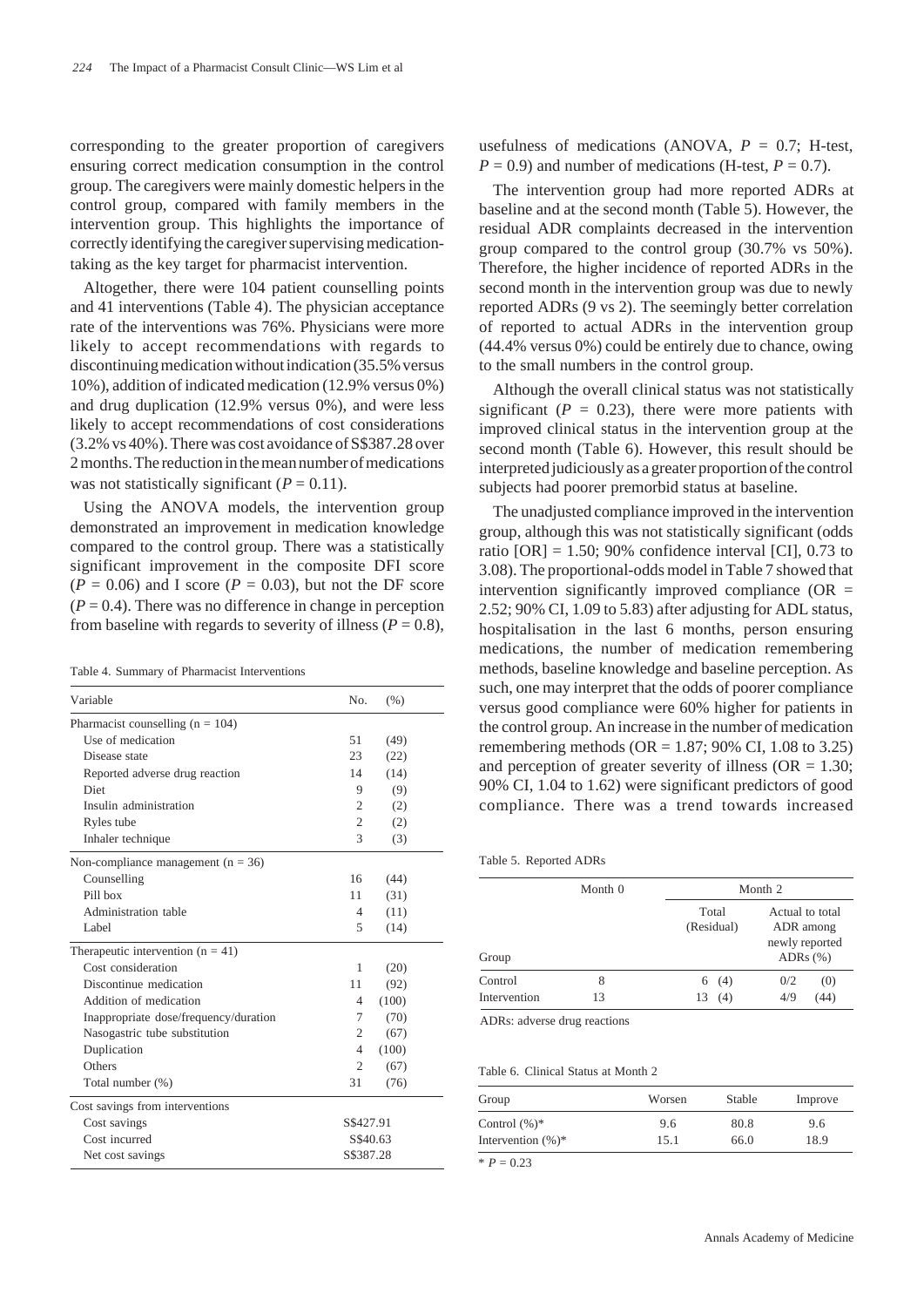|       | Table 7. Predictors of Compliance Based on Oredered Logistic Regression |  |  |
|-------|-------------------------------------------------------------------------|--|--|
| Model |                                                                         |  |  |

| Variable                                     | <b>OR</b> | 90% CI        | P    |
|----------------------------------------------|-----------|---------------|------|
| Pharmacist intervention*                     | 2.52      | 1.09-5.83     | 0.07 |
| Activities of daily living status            | 1.41      | $0.76 - 2.64$ | 0.36 |
| Not dependent                                |           |               |      |
| Dependent                                    |           |               |      |
| Hospitalisation in last 6 months             | 2.3       | 0.98-5.37     | 0.11 |
| Nο                                           |           |               |      |
| Yes                                          |           |               |      |
| Medication-taking                            |           |               |      |
| Caregiver                                    |           |               |      |
| Self                                         | 1.87      | $0.64 - 5.44$ | 0.34 |
| Self with supervision                        | 0.45      | $0.13 - 1.62$ | 0.31 |
| Number of medication remembering<br>methods  | 1.87      | 1.08-3.25     | 0.06 |
| Baseline knowledge, indication               | 0.99      | $0.98 - 1.01$ | 0.42 |
| Baseline perception, illness<br>severity     | 1.30      | $1.04 - 1.62$ | 0.05 |
| Baseline perception, too many<br>medications | 0.43      | $0.17 - 1.06$ | 0.13 |

CI: confidence interval; OR: odds ratio

Pharmacist intervention, unadjusted OR =  $1.50$  (90% CI, 0.73-3.08);

 $P = 0.36$ 

compliance  $(P > 0.1)$  in patients who were dependent in ADL, hospitalised in the last 6 months, perceived that the number of medications was appropriate and taking medications on their own without supervision. A re-run of the analysis with a breakdown of medication remembering methods found routine habits ( $OR = 4.48$ ; 90% CI, 1.51 to 13.28) and use of medication aids (OR = 3.68; 90% CI, 1.04 to 13.06) to be statistically significant in improving compliance. The assumption of proportional odds was not violated for the above-mentioned models.

### **Discussion**

Previous trials have demonstrated the benefit of a pharmacist working as a "physician enhancer" in the outpatient care of elderly patients with multiple medical problems.<sup>9-12,15</sup> However, the benefit on compliance has been inconsistent. Our pilot study<sup>21</sup> of 40 patients failed to demonstrate a benefit in compliance in the intervention group despite an increase in knowledge, reduction in number of medications and cost savings. In a randomised controlled trial involving elderly patients attending a general non-subspecialised Veteran's Geriatric Clinic,10 pharmacist intervention reduced inappropriate prescribing and adverse drug effects, but did not improve compliance. Jameson et  $al<sup>11</sup>$  also failed to demonstrate a benefit in compliance despite reduction in medication number and cost savings.

The lack of a clear-cut association between medication outcomes and compliance $8,10,11,21$  highlights the complex

interplay of factors that can result in definitive health actions consistent with compliance. Haynes et al<sup>22</sup> defined compliance as ".... the extent to which a person's behaviour (including the taking of medications) coincides with medical advice". This behavioural approach to compliance finds its basis in the Health Belief Model, which states that the likelihood of taking a health action is determined by the perceived vulnerability and susceptibility to disease, as well as the perceived benefits and barriers/costs of such an action.13 Health Belief Model variables together accounted for 52% of the variance in self-reported medication-taking behaviour among diabetics in one study.23

In our study, the pharmacist consult clinic was able to improve compliance in high-risk elderly outpatients with multiple medical problems. This could be attributed to the attendant benefits of improved medication knowledge, cost avoidance and a reduction in residual ADRs predicted in our hypothesis. In addition, the pharmacist interventions could have a positive impact via other factors in the Health Belief Model that were not explicitly measured in our study, such as cues to action, medication aids and other medication remembering methods.

Unlike previous studies which emphasised on reducing medication-related problems,10-12,15,16 our study included specific strategies targeted at improving compliance and counselling on disease state and medications. As revealed in the logistic regression analysis, an increase in the number of medication remembering methods and perception of greater severity of illness were significant predictors of good compliance in the intervention group. In addition, unlike other large studies involving a diverse group of pharmacists with varied training, practices and intensity of interventions,<sup>24</sup> we were able to provide a standardised and targeted intervention via 2 pharmacists. Also, we took into account baseline compliance by measuring a change in compliance, rather than just comparing the self-reported compliance at month 2 alone.<sup>10,11</sup>

Poor recall of medication regime is significantly associated with poor compliance.<sup>25</sup> Hence, it is crucial that there is specific behavioural intervention aimed at improving medication remembering methods. The logistic regression model revealed that the benefit of intervention on compliance increased in those with more medication remembering methods. Among the different methods, routine habit and use of medication aids were the most significant in improving compliance. The impact of taking medication according to mealtimes was also reported in a Japanese study.<sup>8</sup> Thus, pharmacist intervention should aim to enhance compliance by increasing the number of medication remembering methods and, where appropriate, to focus on the use of medication aids or to link medicationtaking to routine habits and mealtimes.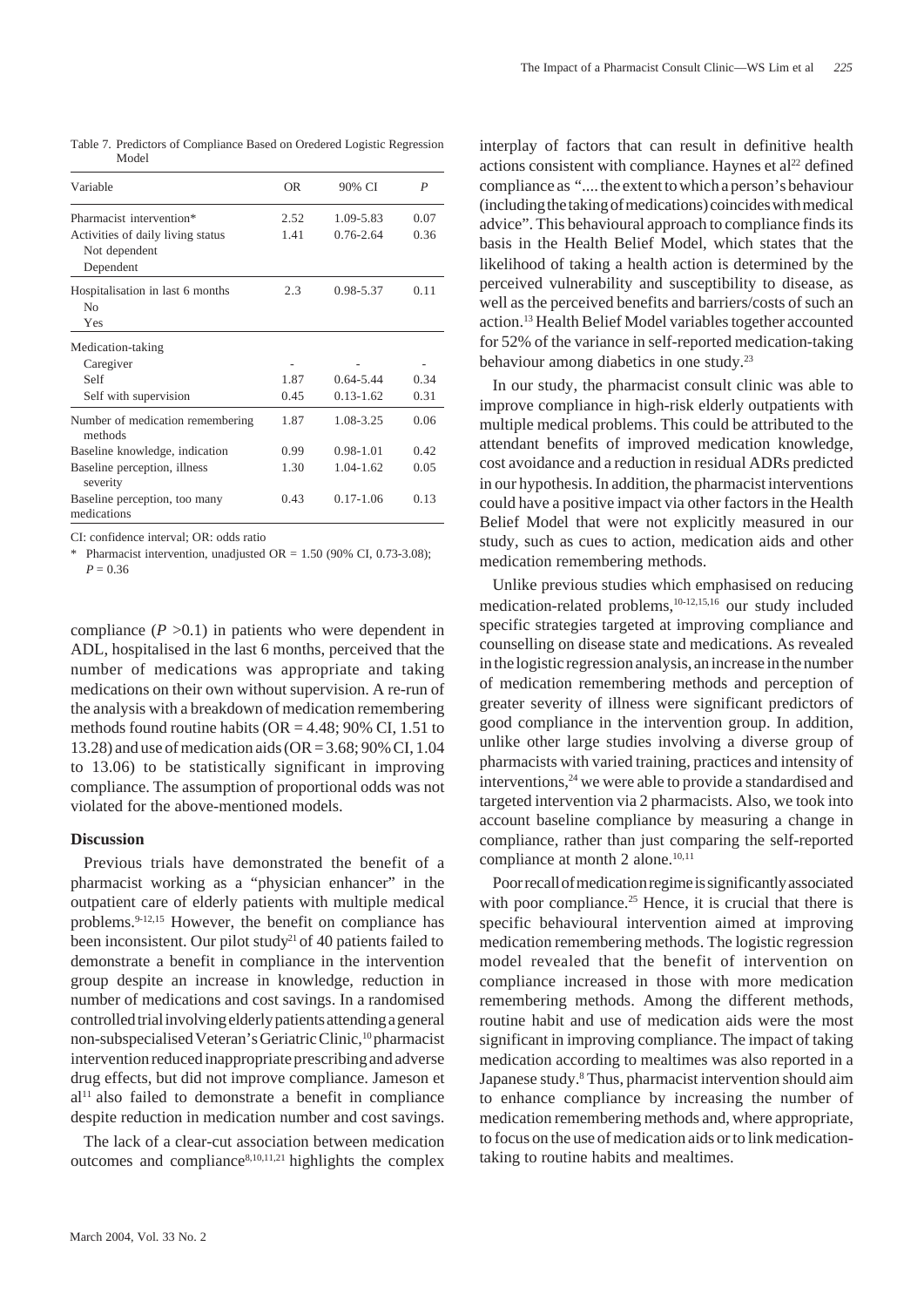Our study was unable to demonstrate a benefit in the DF score in the intervention group, despite a significant improvement in knowledge with regards to I and composite DFI scores. This observation is interesting as it suggests that many patients in the study population were taking their medications in the prescribed dose/frequency without knowing what the medications were for. This is a potential area for intervention, as an increased understanding of medication indication is likely to enhance the perception of medication usefulness and, in turn, compliance.

We were unable to demonstrate a benefit with regards to perception. This could be due to the high baseline perception score, lack of sensitivity of our simple questionnaire which resulted in a ceiling effect, or the intervention was not targeted enough to influence perception. For example, patient education should seek not just to impart knowledge, but also to favourably improve patient perception of the vulnerability to disease, severity of illness and the benefit of treatment. However, it should be recognised that certain perceptions represent deeply ingrained and long-held views and cultural perspectives that may not be amenable to education alone.

Lamb et al<sup>26</sup> reported that informing patients of potential side effects, prior to starting a new medication, does not lead to an increased incidence in these and should not be a reason for healthcare providers to avoid warning patients of them. In our study, while pharmacist intervention decreased the number of residual ADRs at month 2, there was a greater number of newly reported ADRs at month 2, albeit with a greater correlation of reported to actual ADRs compared to the control group (44.4% versus 0%). This could be due to heightened awareness resulting from patient education.

Although there was an overall improvement in clinical status in the intervention group, this was not statistically significant. This is not unexpected, as the clinical status in elderly patients with multiple comorbidities is subject to other factors such as baseline status and progression of disease. Hence, it may only be partially influenced by medication use. In addition, the short follow-up of 2 months and limitation of the global impression method compared with disease-specific measures may be contributory. Nonetheless, it is noteworthy that the reduction in number and cost of medications was achieved without adversely affecting the clinical status.

The observed difference between the intervention and control groups may have been diminished by the Hawthorne effect, in which physicians may have changed their clinical behaviour as a result of being observed.<sup>11</sup> Some physicians whose patients received a consult may have transferred the principles from the consult to a control patient. In addition, the observed benefits may arguably be augmented in a

more homogeneous group of less frail elderly who did not require supervision in their medications. This was suggested by the logistic regression analysis that patients taking medications on their own were more compliant. Lastly, it is conceivable that the choice of a geriatrician-run clinic may also result in an underestimation of the impact of intervention. This is because geriatricians are familiar with polypharmacy, drug interactions and elderly care, and are able to function as a single-attending physician handling multiple medical problems, thus limiting the need for multiple physician involvement.<sup>27</sup>

Our study has its limitations. It lacked an objective method, such as pill count, to confirm the veracity of selfreported compliance. Nonetheless, self-report is a reliable method used in previous trials $10,11$  with demonstrated reliability and validity;<sup>28</sup> direct measures of blood, serum and urine specimens are not feasible. Moreover, pill counts overestimate compliance increasingly as compliance with the prescribed regimen decreased, $29$  and home visits are often required to ensure the completeness and accuracy of pill count. In addition, it is unclear whether the benefits will persist if followed up over a longer period, and whether there is a dose-response relationship<sup>24</sup> between the number of clinical pharmacist contacts and improvement in the various outcomes. The large number of outcomes investigated limited our ability to explore the findings in greater depth.

Future local studies should involve a more homogeneous study population (such as elderly patients taking medications on their own without supervision by caregivers) and focus on the in-depth study of perception factors affecting compliance and predetermined meaningful patient outcomes, such as health-related quality of life. They could evaluate the effectiveness of such clinical pharmacist interventions for specific conditions that are very sensitive to medication optimisation (such as congestive cardiac failure) and utilise disease-specific measures. Studies specifically examining the impact of pharmacist interventions on the Health Belief Model using conditionspecific health belief indices should also be considered. Finally, the economic implications of such pharmaceutical care programmes need to be studied using either formal cost effectiveness or cost-benefit methodology.

In conclusion, our study suggests that the addition of a pharmacist consult clinic to the management of high-risk geriatric outpatients can result in improved compliance, with the attendant benefits of improving medication knowledge, cost avoidance and reducing residual ADRs. It is also important to focus on patient's perception and specific compliance strategies, such as improving medication-remembering methods in the intervention.